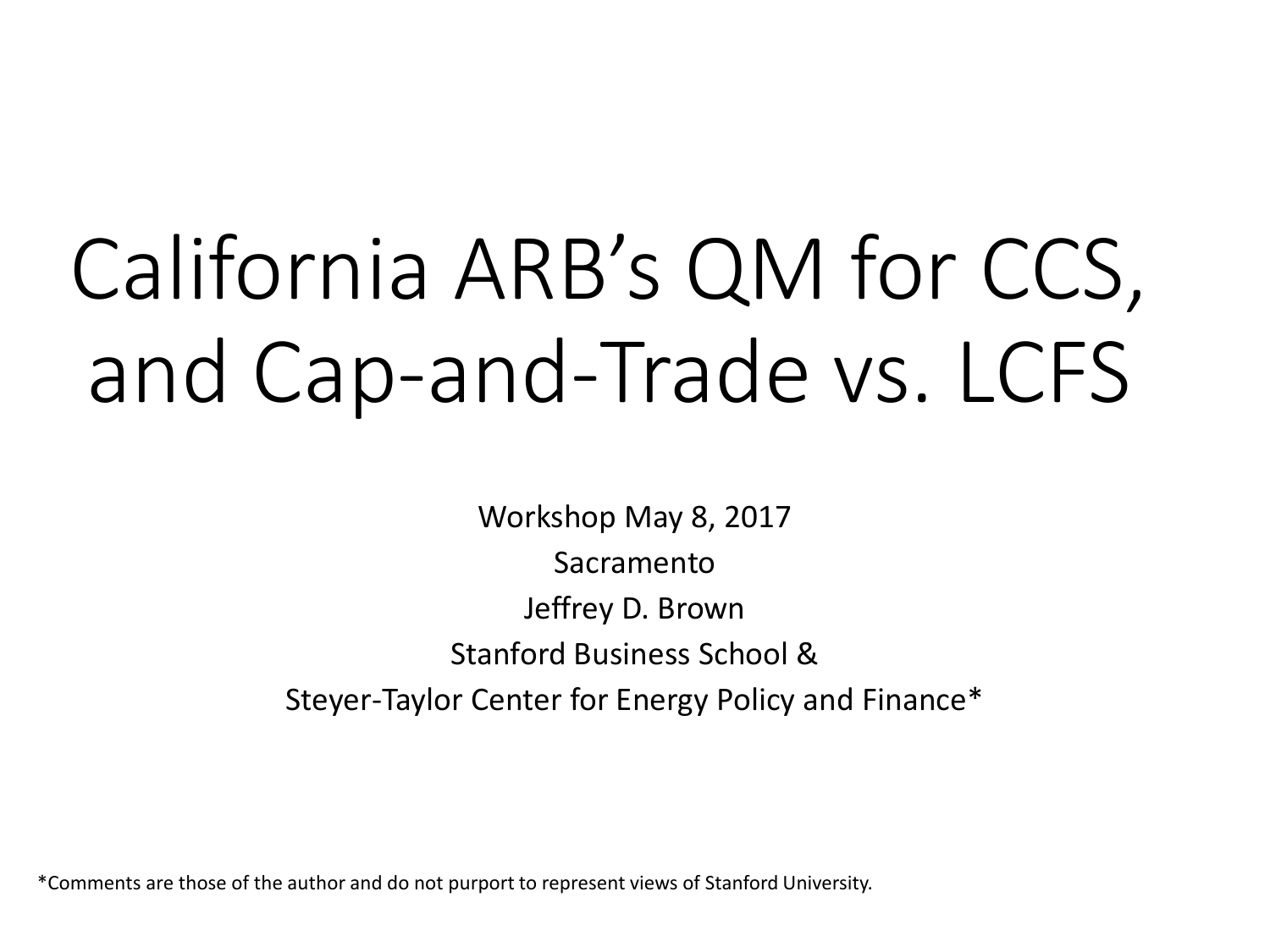#### Main Points

- Staff's Concept Paper (p. 3/9) states *"Under the LCFS, staff plans to draw a system boundary that includes the substantial sources of emissions for CCS projects, essentially, capture, compression, transport, and injection."* As explained on May 8, 2017 by staff,<br>this appears to track the CO2 emissions associated with moving/injecting CO2. It does not specifically address the policy issue of, "In which industry should we credit the sequestration of the CO2 itself?"—a question critical to successful adoption of CCS.
- More pointedly, where should credit be taken for CO2 emissions captured from a noncrude oil production process *solely for the purpose of supplying CO2 as a production input to CO2-EOR*? Based on typićal CO2 flood data, using CO2 in EOR will ultimately<br>cause sequestration of [0.36-0.45](https://0.36-0.45) MT/bbl oil produced.
- California has at least three different CO2 emissions valuations systems operating mostly in independent silos: LCFS, RPS, AB32 Cap-and-Trade. CCS activities, without a change in LCFS rules, fall between the cracks—not mandated by any rule, and if used, generating "allowances" for industries that don't particularly need such allowances.
- • CCS has the potential to avoid tens of millions of tons of CO2 emissions generated in not meaningfully incentivized, to install CO2 capture by federal or state regulations. non-oil industries\* for which there is no other large scale abatement mechanism other<br>than CCS. In most cases the particular non-oil emitters are in no way compelled, and
- purpose of generating low carbon intensity crude at the oil field, CO2 capture • Therefore, unless LCFS credits can be generated by capture outside the oilfield for the investments are unlikely to be made. Commercial and physical boundaries must be crossed.
- $\cdot$   $\rightarrow$  CO2 purchased by the oil industry that would otherwise be emitted in non-oil industries should be accounted for as an input in the fuel "life cycle analysis", therefore having the effect of lowering the carbon intensity of oil produced.

\*Or at oilfields, but with emissions apparently allocated to non-crude oil generation activities such as supplying electricity to the CAISO grid.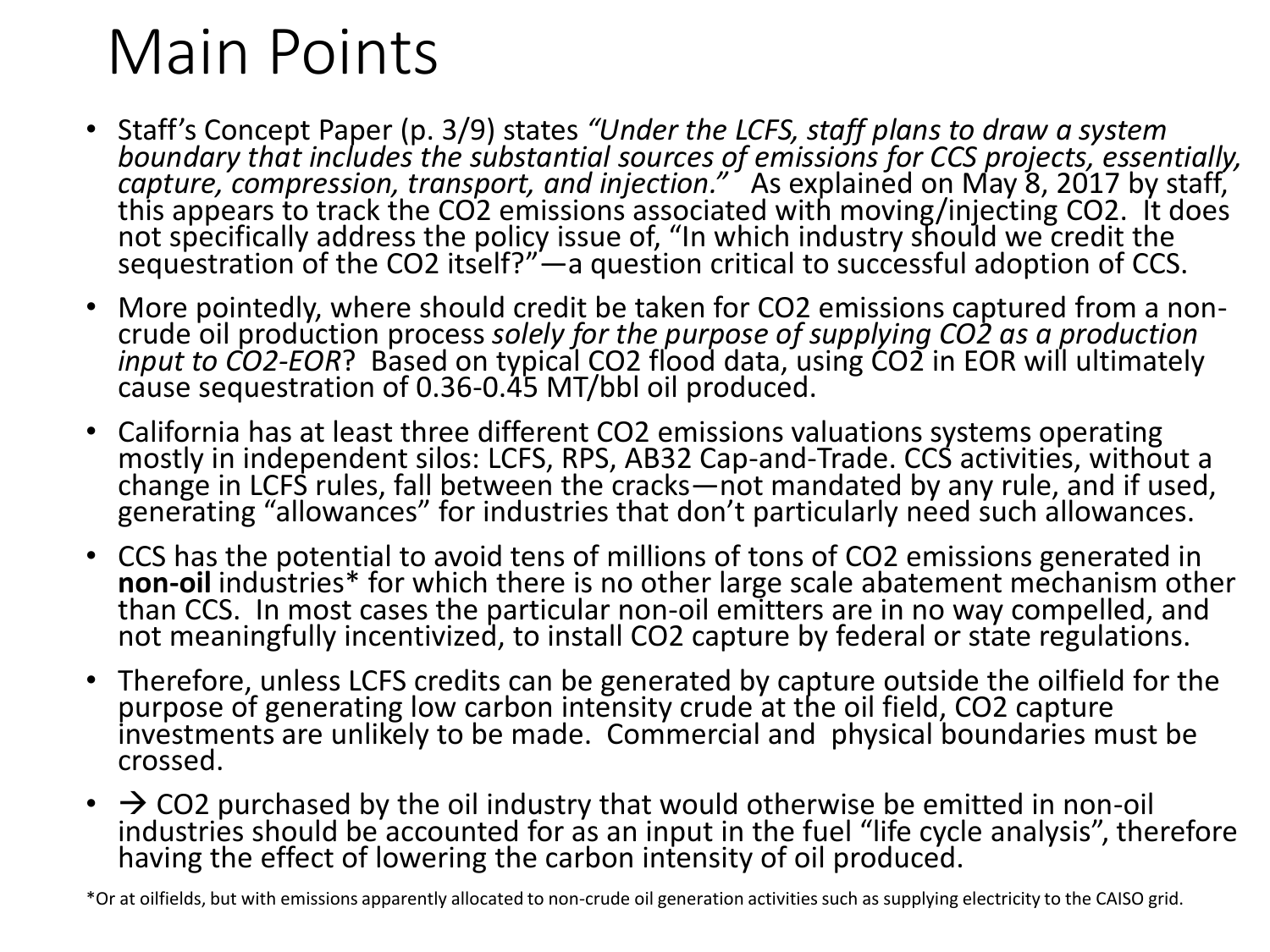## California's Three Main CO2 Valuation/Regulation Systems

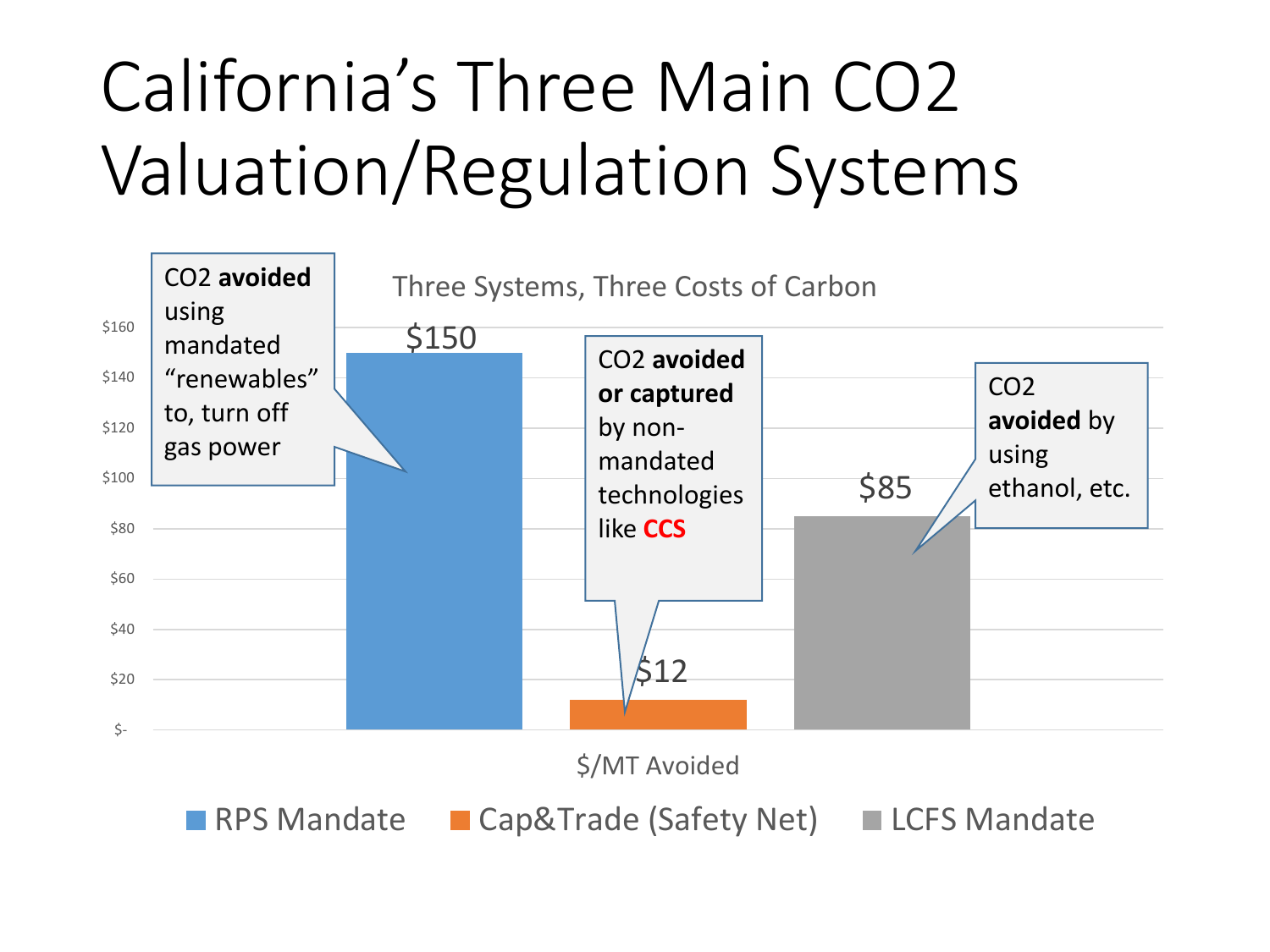#### Adding CCS is a Big Risky Step, vs. Incremental per C&T

- AB32 and Cap-and-Trade ask for gradual, incremental declines of 3% per year
	- An emitter of 1 million TPY, at current allowance prices, would be facing an allowance purchase budget rising by **\$360,000 a year** to buy allowances
- Implementing 90% CO2 capture for a major industry (like gas power plant), would be an investment of ~\$500 million, a financing bill of **~\$60 million per year**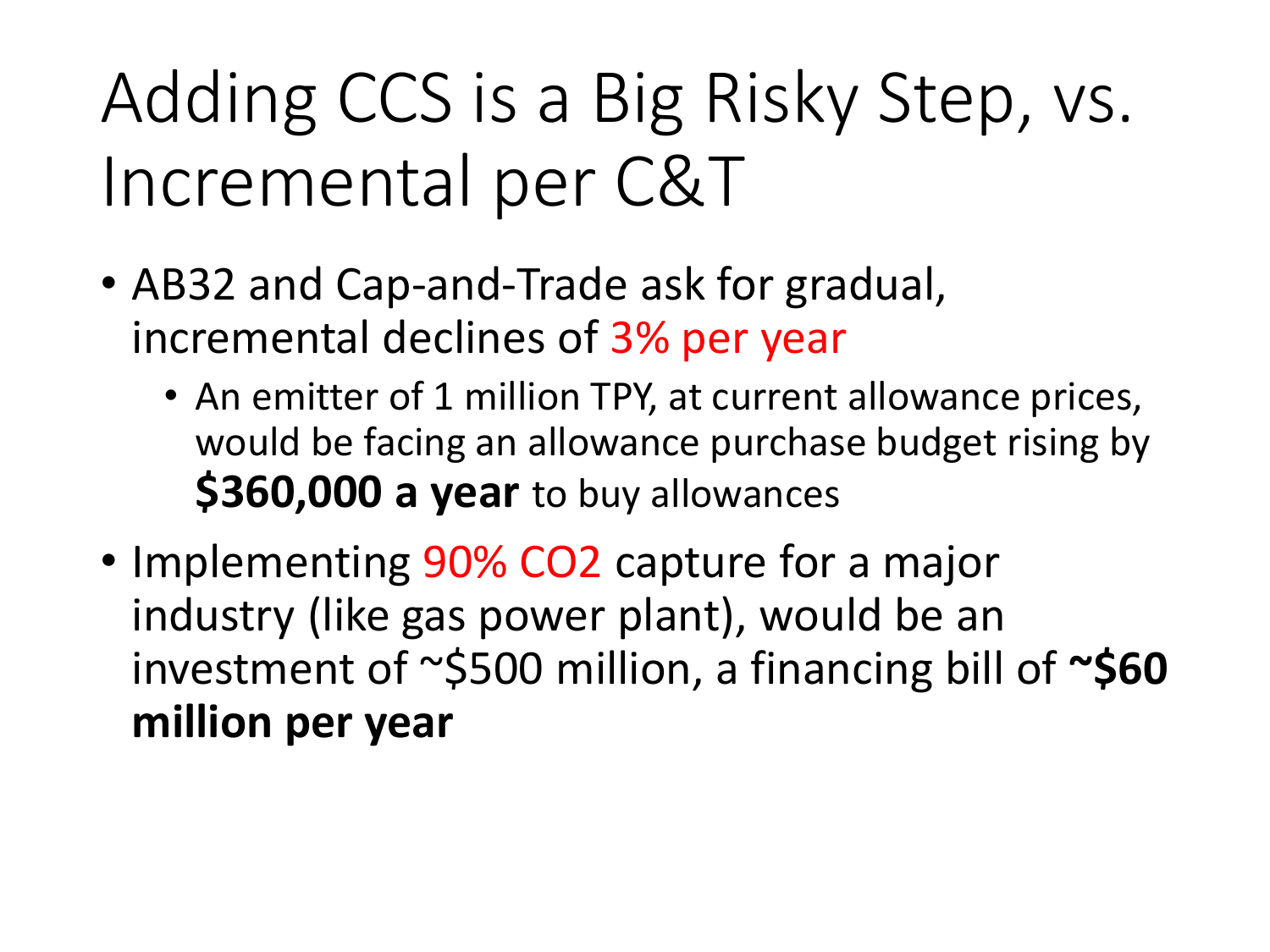#### Millions of Tons of CO2 Could be Missed

(Emitters either near but not at oilfields, or located at oilfields but major portion of CO2 emissions likely "not allocable to fuel life cycle" per LCFS innovative crude definitions)

| Sycamore Co-gen*                                                      | 837   | <b>Bakersfield</b> | <b>Fossil Power Gen</b>                                               | ~60% allocable to electric power (EPA<br>2012) sold to grid                                                                                                                                                                                        |
|-----------------------------------------------------------------------|-------|--------------------|-----------------------------------------------------------------------|----------------------------------------------------------------------------------------------------------------------------------------------------------------------------------------------------------------------------------------------------|
| Kern River Co-gen*                                                    | 475   | <b>Bakersfield</b> | <b>Fossil Power Gen</b>                                               | ~62% allocable to electric power (EPA<br>2012) sold to grid                                                                                                                                                                                        |
| Calpine Pastoria                                                      | 1,778 | Lebec              | <b>Fossil Power Gen</b>                                               | No association with oilfield                                                                                                                                                                                                                       |
| <b>National Cement</b>                                                | 681   | Lebec              | Cement                                                                | No association with oilfield                                                                                                                                                                                                                       |
| <b>High Desert Power</b>                                              | 1,442 | Victorville        | <b>Fossil Power Gen</b>                                               | No association with oilfield                                                                                                                                                                                                                       |
| <b>Cal Resources 35R Gas</b><br>Processing Plant and<br>Power Plants* | 2,029 | Tupman             | <b>Fossil Power Gen</b><br>and Natural Gas<br><b>Processing Plant</b> | Two power plants (45MW & 550MW)<br>with HRSG steam partially used for<br>natural gas processing-not for oil; the<br>550MW plant supply of steam for gas<br>processing ~2% of energy output; CRC<br>electric load per CAISO (2014) is 90-<br>200MW. |
| <b>CalPortland Mojave</b>                                             | 1,033 | Mojave             | Cement                                                                | No association with oilfield                                                                                                                                                                                                                       |
|                                                                       |       |                    |                                                                       |                                                                                                                                                                                                                                                    |

 might be treated as relating to 'eligible activities' if CO2 were captured. \*Total "Emitter Covered Emissions" per ARB 2015. We understand that some minority portions of Sycamore, Kern or 35R power plant emissions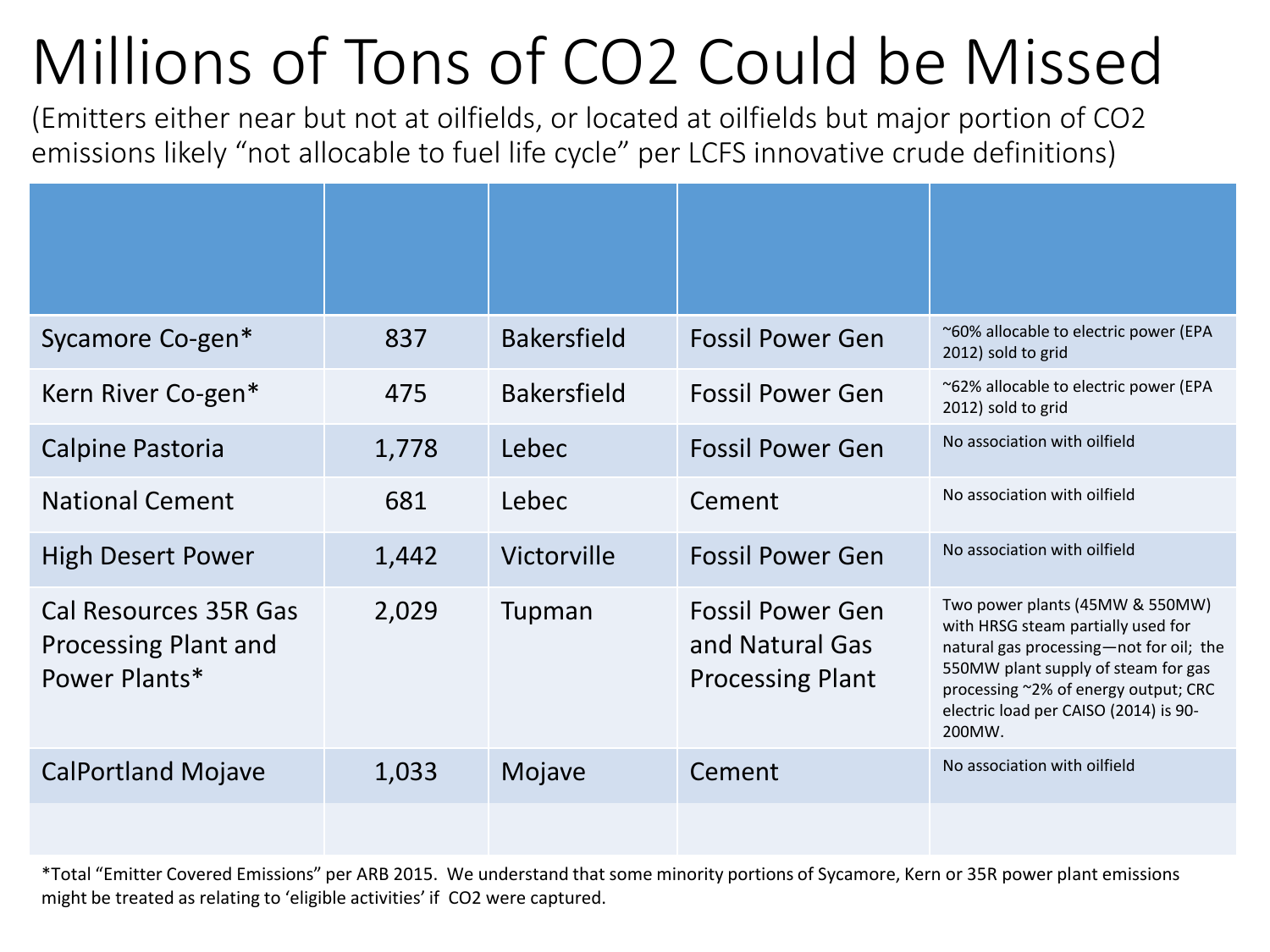#### Boundary Crossing is Inevitable and Beneficial





Industry won't capture unless oilfield will enter into long-term contract to accept the CO2.

Industry can't afford to capture unless the oilfield can pay a high, stable price for the CO2.

Oilfield won't start a CO2-flood unless it has a solid long-term source of CO2.

Oilfield can't pay a high price for CO2 unless its QM-verified sequestration will earn monetizable credit value.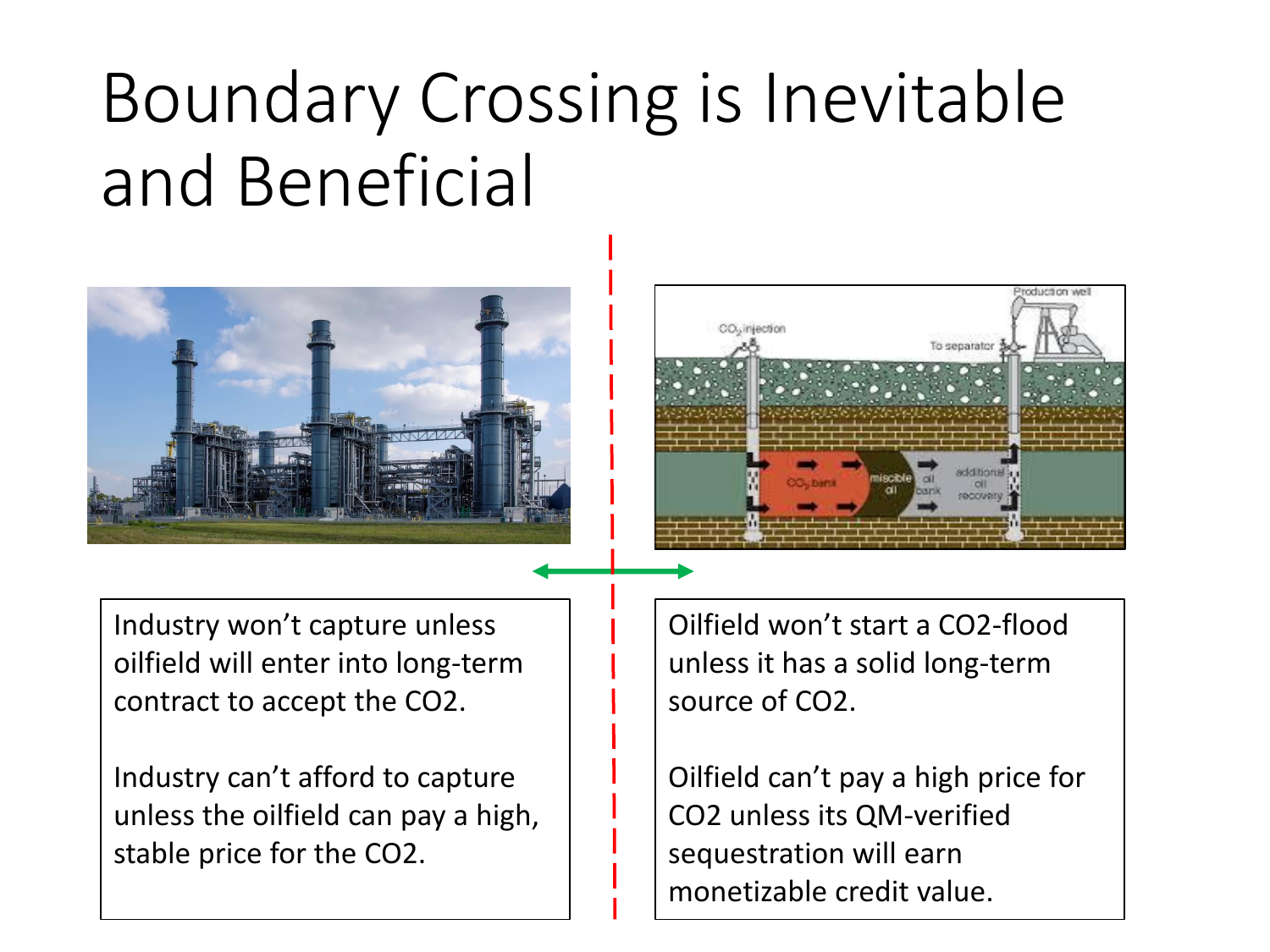### LCFS Has Sought to Define Fuel "Life-Cycle" in the Past

- Some parties have thought it is advantageous to define "fuel life-cycle" narrowly, *putting a geographic border around an economic and industrial phenomenon*
- • That led to current rule that to be an "innovative method" then "Carbon capture must take place onsite at the crude oil production facilities." (LCFS Final Order p. 99/148)
- This restriction does not make sense if a main goal of LCFS is to encourage innovations that reduce carbon intensity of petroleum-<br>derived liquid transportation fuels. Oilfields inevitably purchase required inputs from outside the physical boundaries of a field. Those inputs could increase, decrease, or leave unaffected the carbon footprint of produced crudes:
	- A carbon intensive input for oil production (coal powered electricity to drive  $pumps) \rightarrow should raise Cl$
	- A carbon neutral input (nitrogen gas to raise well pressure for EOR)  $\rightarrow$   $\sim$ neutral
	- • A carbon negative input (CO2 that would otherwise be emitted in a non-oil industry)  $\rightarrow$  should decrease CI
- Where the emissions take place or are avoided shouldn't matter as long as the purchased input is indispensable to oil production.